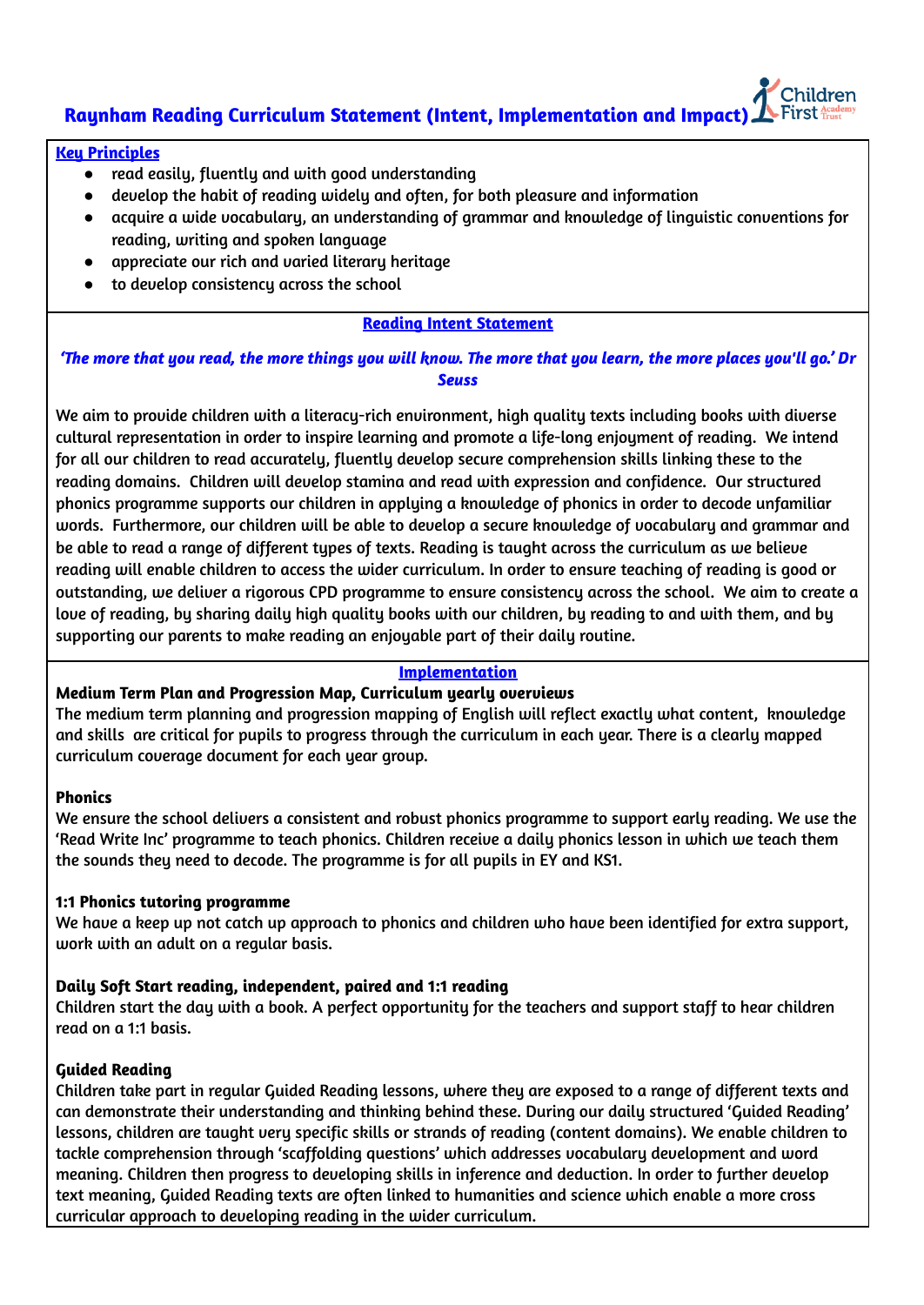# **Intervention and Support**

Every child deserves to be a reader and we have several reading intervention programmes running to support the children to achieve this goal.

# **Social Reading Environments & Class Libraries**

We believe that our social reading environments are very important to enable and enthuse the children with reading. Each classroom has an inviting book corner and a wide range of reading books. Each class has a favourite Teacher's favourite book box for children to choose from. All children choose a reading book to take home and this reading book is changed weekly. In our Early Years / KS1 outdoor area we also include quiet nooks and spaces for children to read, perform and role play stories using story bags and props to enhance this. We also have role play areas in all our EY and Year 1 classes. Displays carry sianificant messages and we have displays around the school and in classes linked to reading, texts and authors.

# **Reading for Pleasure**

Children are read to each day by their class teacher. This can be a book that the teacher recommends to the class or a recommendation from a child. We have year group storytime sessions to promote a love of reading and look out for online workshops or invite guest authors to inspire our children. We mark various events throughout the year including World Book Day, Roald Dahl and Shakespeare day and try to make these cross curricular and meaningful for the children. The four practices for reading for pleasure being - reading aloud, social reading environments, book talk and recommendations, and independent reading are implemented.

# **School Library**

We have an excellent and well resourced library. All classes in KS2 and timetables to visit the library learn about how a library works and borrow books from the library on a regular basis which can be taken back to their classes to read for pleasure and for fact finding!

# **Topic Books**

Each classroom has a selection of books which are directly linked to the class topic. They may also borrow topic books from the school library. This offers opportunities for pupils to apply their reading and research skills across the curriculum.

# **Reading Buddies**

Children have the opportunity to take part in 'Reading Buddies', in which children from year 5 & 6 read with children from Reception and Year 1 and share a book together.

# **Online reading opportunities and Home School Partnership**

Using Oxford Owl and Collins Big Cats to support reading and comprehension at home. All children take home regular reading books which are also linked to phonics where necessary and have a home school communication book for reading.

# **Keep up phonics in KS2**

Children in key stage 2 who are not yet 'fluent readers', are given daily intervention sessions using "Letters and Sounds" for those in years 3, 4, 5 and 6. Children are reminded of their decoding skills when they come across unfamiliar vocabulary.

# **Displays**

Reading displays provide a way to introduce new books and entice children into reading for pleasure. Teacher's favourite book box is displayed in each class. Library corners have books facing front and are labelled.